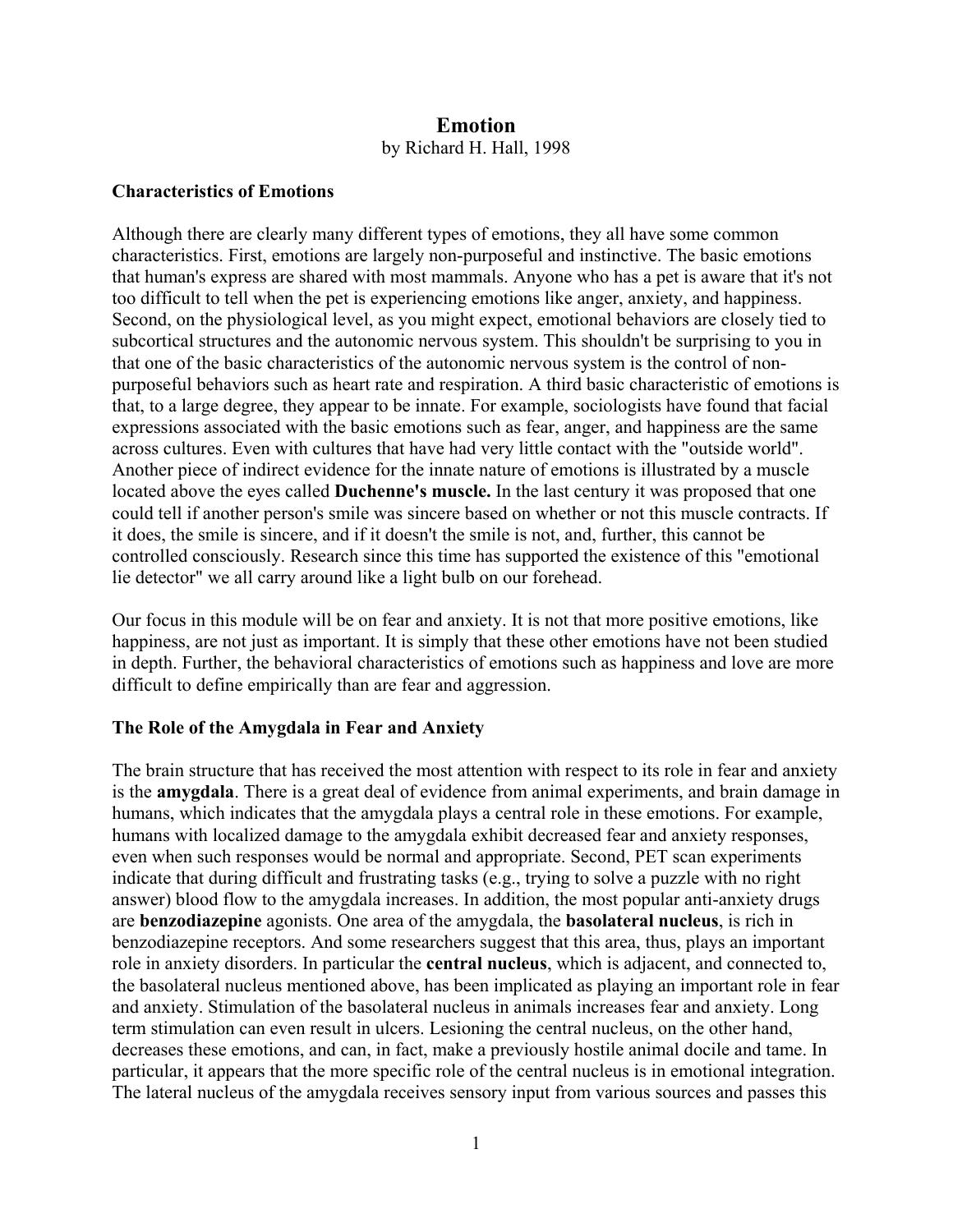signal to the central nucleus by way of the basolateral nucleus. The central nucleus forms connections with many areas that play a role in the expression of emotion, two examples of which are illustrated in Figure 1. The l**ateral hypothalamus** leads to sympathetic activation and the **locus coeruleus**, the nucleus in the brain stem rich in norepinephrine cell bodies, leads to increased vigilance. The amygdala not only plays an important role in instinctive/innate fear responses, but also appears to play an important role in **conditioned fear**. Conditioned fear is a very basic, and very important type of classical conditioning in which an organism "learns" to exhibit a fear response to some neutral stimulus. It is important in an adaptive sense, in that it allows the organism to be "forewarned" in a situation in which a potential aversive event may occur. You may recall from your general psychology class that **classical conditioning** is a type of learning (often contrasted with operant conditioning) in which a controlling stimulus (**unconditioned stimulus - UCS**), which naturally elicits a response (**unconditioned response - UCR**) is paired with a neutral stimulus (**conditioned stimulus - CS**), which comes to elicit the same response (**conditioned response** — CR). Classical conditioning accounts for very basic, nonconscious/non-purposeful, types of behaviors.



Figure 1. Central Nucleus Connections

An example of the role of the amygdala in such conditioned fear is illustrated by a classic experiment. A rat is classically trained to exhibit a fear response (i.e., increased ANS response and jumping to a tone because the tone has been paired with electric shock). The learning does not occur if the amygdala is lesioned (see Figure 2). The fact that benzodiazepines have been found to disrupt the learning of the conditioned fear response, and that humans with amygdala damage have difficulty learning this response, is further evidence which implicates the amygdala as playing an important role in the learning of the conditioned fear response.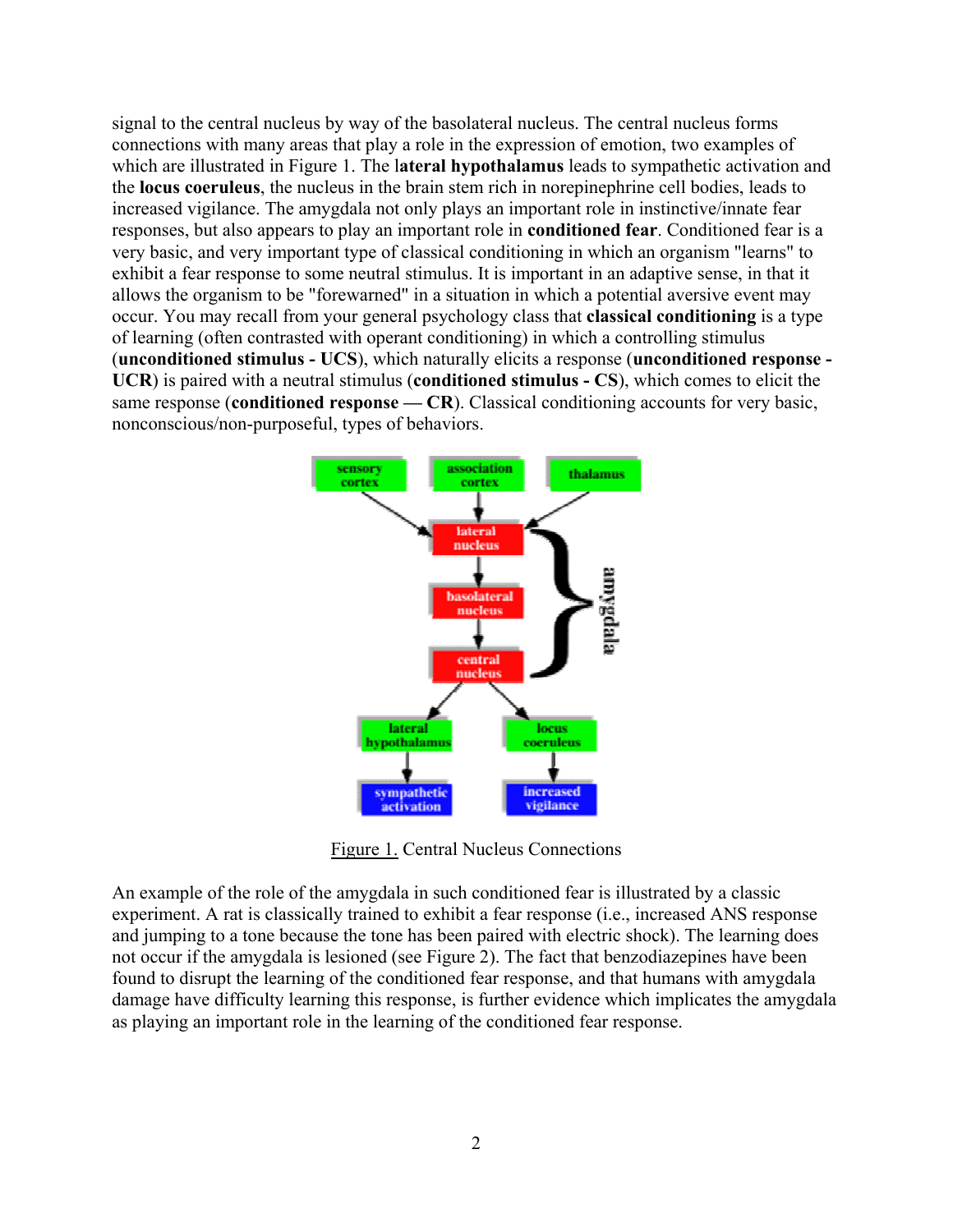

Figure 2. Amygdala/Conditioned Fear Experiment

## **The Role of the Right Hemisphere in Emotional Expression and Recognition**

In most people, the two hemispheres of the brain are specialized to some extent with different roles assigned to the different hemispheres. One such role is the expression of emotion. In most people emotional expression and recognition is carried out primarily in the right hemisphere. Research has consistently found this to be the case. For example, in studies in which a photograph or picture is presented in only one visual field, people are better at identifying the emotion associated with the picture or photograph when it's presented to the left visual field (the left visual field projects to the right hemisphere). Further, people with damage to their right hemisphere have difficulty identifying the emotions associated with facial expressions, and sometimes even have difficulty imagining what a face would look like that was exhibiting some sort of emotion. Further, experiments using PET scans indicate that more blood flows to the right hemisphere than the left when subjects are attempting to identify the emotional tone of a voice.

Not only does the right hemisphere appear to be more important in the recognition of emotions, as supported by the research presented in the previous paragraph, but it is more important in emotional expression as well. In one very clever experiment researchers cut photos of faces in half and made mirror images of one half, creating a face with, in effect, two right sides or two left sides. (Remember that motor nerves from the right hemisphere innervate the left side of the face. Subjects consistently rated the faces with two left sides as expressing more intense emotions than faces with two right sides.) Further, naturalistic observation studies of both humans and monkeys indicate that both species normally show more emotion in the left sides of their faces than their right. The latter finding emphasizes the innate and fundamental nature of emotional expression even across mammalian species.

### **Emotional Self Perception and the James-Lange Theory**

Of course, a very important part of emotion is the feeling of emotion that we all experience. A counterintuitive theory (illustrated in Figure 3) was developed many decades ago to explain this phenomenon. Although the theory is still controversial, experimental evidence indicates that the theory explains our emotional expression a good deal of the time. The basic contention of the James-Lange theory is that we, more-or-less, experience emotion in hindsight. We sense our own autonomic responses, and even overt behaviors that some environmental experience has brought